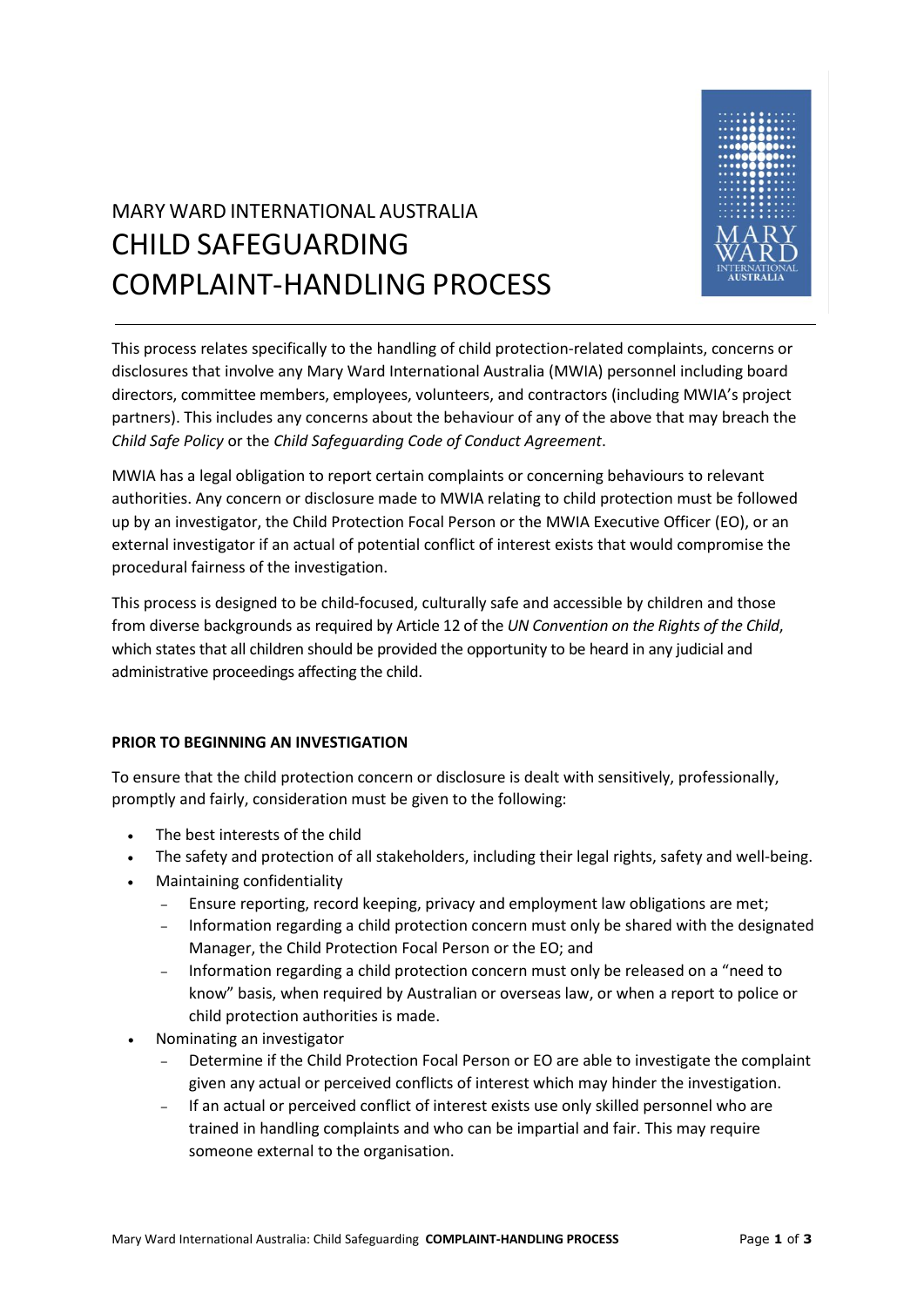#### **THE INVESTIGATION PROCESS**

- 1. Establish clear aims, objectives and timeframes for the investigation.
- 2. Address power imbalances between the stakeholder, particularly if the concern or disclosure has been made by a child.
- 3. Inform all stakeholders of the steps to be taken during the internal investigation.
- 4. Inform all stakeholders of their roles and responsibilities and those of other stakeholders and investigators.
- 5. Provide the contact details for authorities, formal and non-formal child protection and support services (where they exist).
- 6. Provide all stakeholders with information on local child protection legislation and the organisations legal obligations.
- 7. Provide a copy of the *Child Safeguarding Code of Conduct Agreement* and reference the relevant legislation*.*
- 8. Interview the person/persons who made the allegations and/or other witnesses to gather more information about the allegation.

Upon completion of the above steps, the investigator will review the information gathered through the investigation (including that gathered in the interview phase) and decide upon the actions to be taken, which will involve one or more of the following:

- Report the allegation to local police and or child protection authorities when it is suspected or becomes clear that a crime has been committed;
- Report to the Australian Federal Police when it is suspected or becomes clear that a crime has been committed regarding child sex tourism, child sex trafficking and child pornography;
- Report to local child protection services as necessary;
- Handle the concern internally if it is not a criminal matter;
- No further action taken; or
- Provide support to all stakeholders (including the incident reporter) as necessary.

## **REPORTING TO AUTHORITIES IN AUSTRALIA**

Currently, MWIA operates in Victoria and New South Wales and the contact details for reporting concerns about the welfare of the child in relation to neglect and/or emotional abuse or sexual abuse are listed below.

**In Victoria concerns about the welfare of the child in relation to neglect and/or emotional abuse or sexual abuse should be reported to:**

Child Protection: 1300 664 977

Child Protection Crisis Line: 13 12 78

Emergency: 000

# **In NSW concerns about the welfare of the child in relation to neglect and/or emotional abuse or sexual abuse should be reported to:**

Child Protection Helpline: 132 111.

NSW Police Child Abuse and Sex Crime: 131 444

Emergency: 000